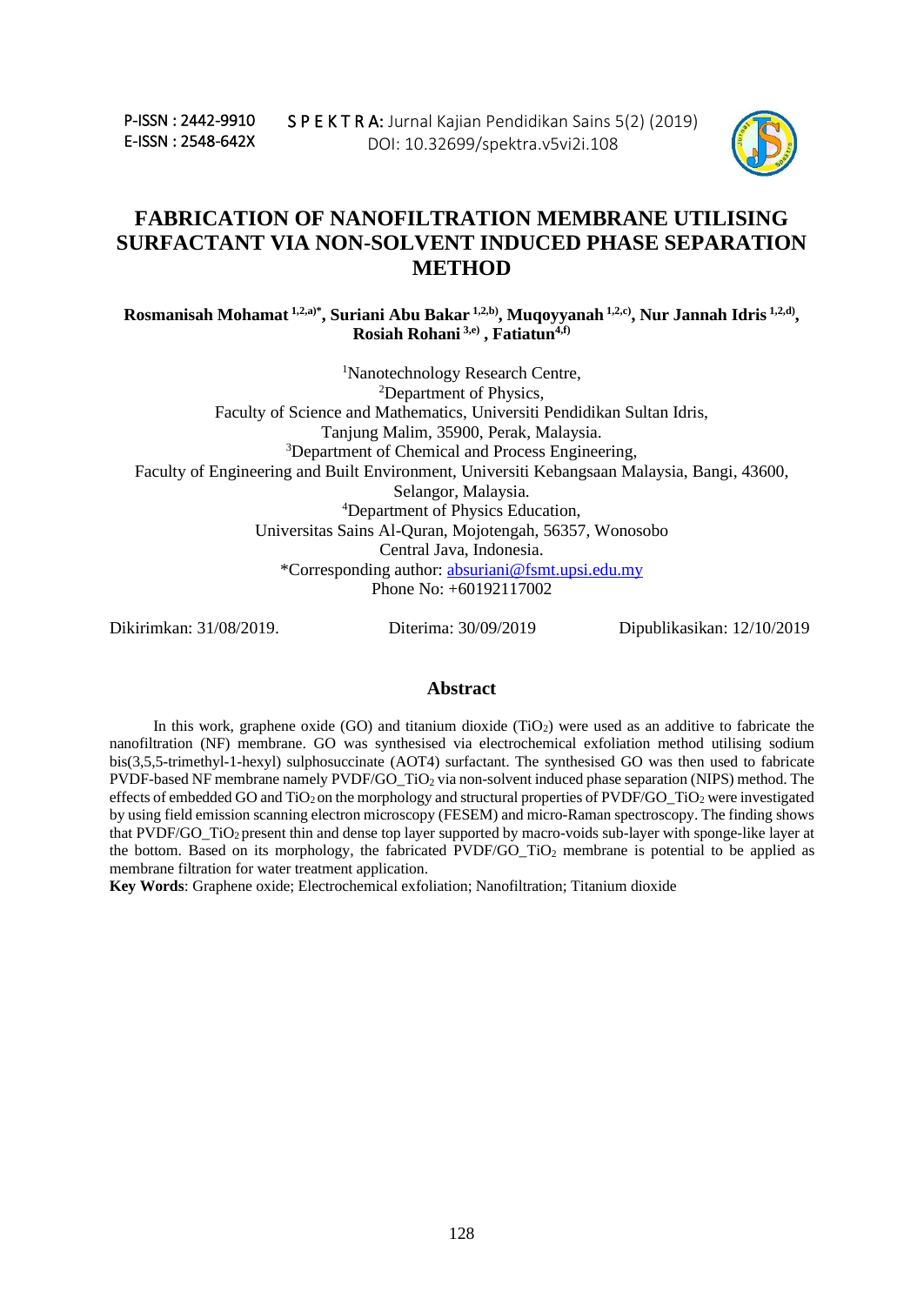## **INTRODUCTION**

Nowadays, dye contamination becomes a crucial issue due to the lack of clean water to be consumed [1]. Since water is essential to human being, numerous studies have been conducted in order to overcome this problem and provide fresh water. Membrane separation as an effective technology for dye removal has become a good selection for water treatment and plays a significant rule in major industrial [2]. Membrane separation technology can be classified according to its separation principle and membrane properties such as microfiltration, ultrafiltration, nanofiltration (NF) and reverse osmosis. Among them, NF membrane has been applied to treat dye pollution due to its advantages; low operating pressure, can retain ions and small pore size [3].

Poly(vinylidene fluoride) (PVDF) is a synthetic polymer with outstanding physical and chemical properties. PVDF is extremely stable and good chemical resistance. Compatible with process-ability, PVDF membrane can be fabricated in form of flat sheet, rolls of hollow fiber and tubular membrane with different technique such as stretching, sintering and phase inversion [4, 5]. Therefore, due to its properties, PVDF have been extensively used as a membrane material for industrial application [6]. However, hydrophobic nature of PVDF has increase the tendency of membrane fouling during separation process thus affecting its performance. Recently, there are several approaches has been introduced to overcome this problem such as physical and chemical modification with inorganic material [7, 8]. Among them, physical modification attracted more attention due to it simple preparation. In particular, blending polymer with inorganic additives could enhance membrane performance [9] by increasing the water permeability, hydrophilicity and antifouling of the membrane.

Titanium oxide  $(TiO<sub>2</sub>)$  is considered as the potential candidate to improve membrane

performance as it is hydrophilic, has chemical stability, low toxicity and commercial availability [10]. On the other hand, graphene oxide (GO) also offers a great improvement on membrane performance as it contains abundance number of oxygen-functional group [11] which make GO strongly hydrophilic [12-13]. Some studies indicated that blending  $TiO<sub>2</sub>$  and GO directly into polymeric membrane resulted in increasing the hydrophilicity, higher dye rejection and excellent antifouling properties. Wu et al. (2018) reported water flux of the membrane was increases as higher porosity of the hybrid membrane was achieved when  $TiO<sub>2</sub>$  and GO were embedded in the polymeric membrane [10]. This result was in a good agreement with other reports [14] which shows the performance of the membrane were improved as incorporating  $TiO<sub>2</sub>$  and GO in polymeric membrane.

GO was usually synthesised via Hummer's method since it can produce GO with high quality. However, this method involves hazardous chemical consumption and complicated procedure [15]. Currently, chemical exfoliation method assisted by surfactants has been introduced as greener and low cost productions to synthesise GO [16-19].

In this work, the fabrication of NF membrane; PVDF/GO  $TiO<sub>2</sub>$  was done by utilising sodium bis(3,5,5-trimethyl-1-hexyl) sulphosuccinate (AOT4) surfactant to assist exfoliation process and study its effect on the morphology of the fabricated NF membrane.

#### **METHOD**

The first step in fabrication of NF membrane was preparing the GO solution. GO is synthesised via electrochemical exfoliation method in electrolyte solution assisted by a surfactant based on previous study conducted by Md Disa et al. and Suriani et al. [17, 18, 20]. 0.1 M concentration of electrolyte is made from dimethylacetamide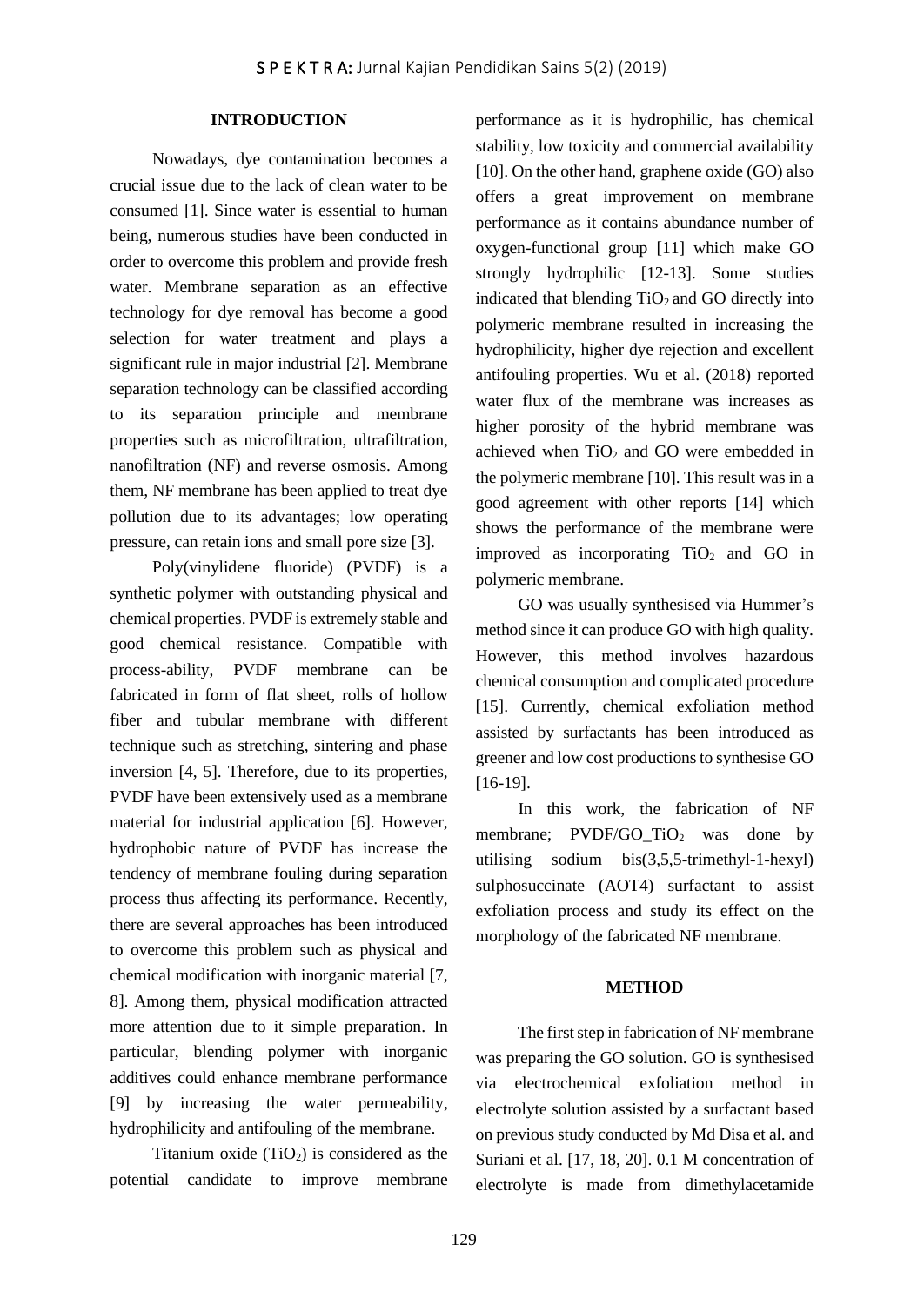(DMAc) with AOT4 surfactant. Two graphite rods were immersed in the prepared electrolyte solution and connected to 7 V power supply for 24 hours.

Next, the obtained GO solution was further used to fabricate the membrane solution. PVDF  $(20 \text{ wt})$  and  $TiO<sub>2</sub>$  (1 wt%) were added to the GO solution. The membrane solution was stirred under 70°C of temperature for 48 hours. For a day, membrane solution was kept at room temperature to release the air bubbles. The NF membrane was prepared by non-solvent induced phase separation (NIPS) method. The membrane solution was casted on the glass plate using a casting knife with 200  $\mu$ m thickness. After that, fabricated NF membrane (PVDF/GO\_TiO2) was immersed in deionised (DI) water for overnight. The fabricated membrane was immersed in DI water until further characterisation. The morphological and structural properties of the fabricated NF membrane were determined by field emission scanning electron (FESEM) and micro-Raman spectroscopy.

#### **RESULTS AND DISCUSSIONS**

FESEM images of the cross section of fabricated membrane, PVDF/GO\_TiO<sub>2</sub> membrane are presented in Figure 1. Based on Figure 1 (a),  $PVDF/GO_TiO_2$  membrane shows a smooth surface with the visible pore in the range of 23.8-55.6 nm. Moreover, the fabricated membrane also consists of three layers as depicted in Figure 1 (b). The upper layer presents a thin and

The structural properties of the fabricated PVDF/GO TiO<sub>2</sub> membrane are presented in Figure 2. The D- and G-peaks of PVDF/GO\_TiO<sup>2</sup> were observed at  $1331.49$  and  $1568.8$  cm<sup>-1</sup>, respectively. The shifted G-peak of  $PVDF/GO_TiO_2$  and graphite (1581 cm<sup>-1</sup>) confirmed the successful oxidation process during electrochemical exfoliation. The defect level of

dense skin layer with macro-voids sub-structure. The formed macro-voids structure is believed due to the rapid exchange rate between solvent and non-solvent into the casting solution during NIPS process [21, 22]. Large macro-voids structure presented by PVDF/GO  $TiO<sub>2</sub>$  was believed to give an advantage if they were applied as a membrane filtration in water treatment application since it can increase the permeability of the membrane. The lowest layer was observed to be a sponge-like layer structure.



**Figure 1**. FESEM images of PVDF/AOT4\_GO/TiO2; (a) Surface morphology and (b) cross-section of membrane

the fabricated NF membrane was then determined based on  $I_D/I_G$  ratio. The  $I_D/I_G$  ratio presented by  $PVDF/GO_TiO_2$  is higher than graphite (0.84) which is 1.03. This result shows that PVDF/GO\_TiO<sup>2</sup> membrane possesses higher defect level than graphite. In addition, there were several TiO<sub>2</sub> peaks spotted at 147, 392, 510 and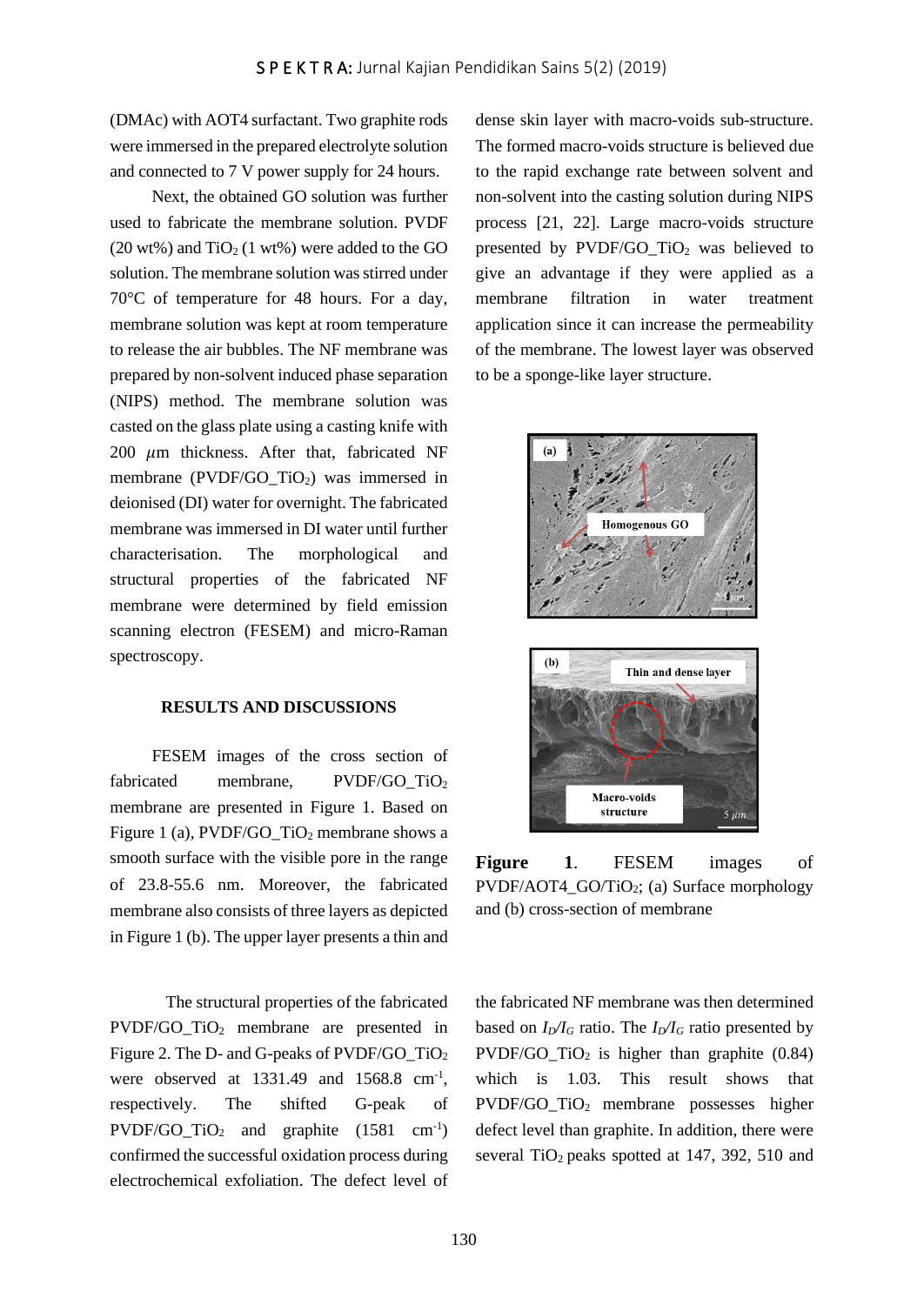635 cm−1 . The spotted peaks were confirmed the modes of the anatase phase of  $TiO<sub>2</sub>$ .



**Figure 2**. Micro-Raman spectra of the fabricated PVDF/GO\_TiO<sup>2</sup> NF membrane

# **CONCLUSION**

PVDF/GO\_TiO<sup>2</sup> NF membrane has been successfully fabricated utilising the synthesised GO based on AOT4 surfactant. Based on FESEM images and micro-Raman spectroscopy, the fabricated PVDF/GO\_TiO<sup>2</sup> NF membrane possessed large macro-voids structure and *ID/I<sup>G</sup>* ratio of 1.03. These properties were believed to enhance the membrane performance and can be applied for dye rejection.

### **ACKNOWLEDGEMENTS**

This project was supported by the TWAS-COMSTECH Joint Research Grand (grand no. 2017-0001-102-11) and Fundamental Research Grand Scheme (grand no. 2015-0154-102-02).

#### **REFERENCES**

[1] Wang, Jing, et al. 2015. Improved poly(vinyl butyral) hollow fiber membranes by embedding multi-walled carbon nanotube for the ultrafiltrations of bovine serum albumin and humic acid. *Chemical Engineering Journal*, *260*, 90–98. <https://doi.org/10.1016/j.cej.2014.08.082>

- [2] Liu, Ting, et al. 2017. Trivalent metal cation cross-linked graphene oxide membranes for NOM removal in water treatment. *Journal of Membrane Science*, *542*(July), 31–40. [https://doi.org/10.1016/j.memsci.2017.07.06](https://doi.org/10.1016/j.memsci.2017.07.061) [1](https://doi.org/10.1016/j.memsci.2017.07.061)
- [3] Park, Hyung Jin, et al. 2018. Nafion/TiO2 nanoparticle decorated thin film composite hollow fiber membrane for efficient removal of SO2 gas. *Separation and Purification Technology*.

https://doi.org/10.1016/j.seppur.2018.10.010

- [4] Dhand, Vivek, et al. 2019. Fabrication of robust, ultrathin and light weight, hydrophilic, PVDF-CNT membrane composite for salt rejection. *Composites Part B: Engineering*, *160*(December 2018), 632– 643.
- [5] Liao, Yuan, et al. 2018. Progress in electrospun polymeric nanofibrous membranes for water treatment: Fabrication, modification and applications. *Progress in Polymer Science*, *77*, 69–94. [https://doi.org/10.1016/j.progpolymsci.2017.](https://doi.org/10.1016/j.progpolymsci.2017.10.003) [10.003](https://doi.org/10.1016/j.progpolymsci.2017.10.003)
- [6] Li, Renjie, et al. 2018. A novel strategy to develop antifouling and antibacterial conductive Cu/polydopamine/polyvinylidene fluoride membranes for water treatment. *Journal of Colloid and Interface Science*, *531*, 493–501.

https://doi.org/10.1016/j.jcis.2018.07.090

- [7] Kang, Guo-dong, et al. 2014. Application and modification of poly(vinylidene fluoride) (PVDF) membranes - A review. *Journal of Membrane Science*, *463*, 145–165.
- [8] Xia, Shengji, et al. 2014. Preparation of poly(vinylidene fluoride) membranes with graphene oxide addition for natural organic matter removal. *Journal of Membrane Science*, *473*, 54–62.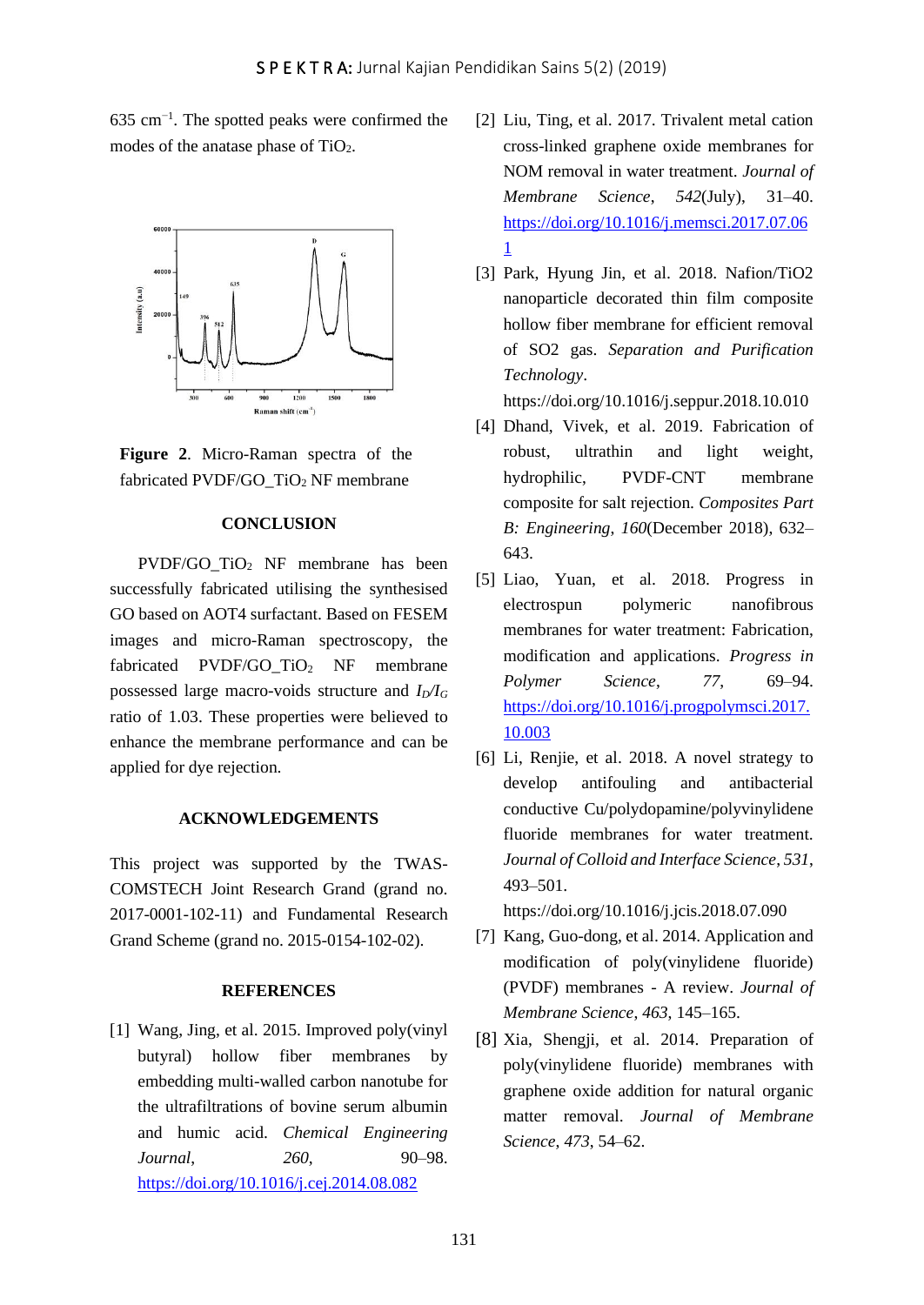- [9] Ai, Jing, et al. 2018. Applications of graphene oxide blended poly(vinylidene fluoride) membranes for the treatment of organic matters and its membrane fouling investigation. *Applied Surface Science,* 455, 502–512.
- [10] Wu, Li-guang, et al. 2018. Enhanced performance of polyvinylidene fluoride ultrafiltration membranes by incorporating TiO2/ graphene oxide. *Chemical Engineering Research and Design*.

https://doi.org/10.1016/j.cherd.2018.11.025

- [11] Abu bakar, Suriani, et al. 2018. Reduced graphene oxide/platinum hybrid counter electrode assisted by custom-made triple-tail surfactant and zinc oxide/titanium dioxide bilayer nanocomposite photoanode for enhancement of DSSCs photovoltaic performance. *Optik*, *161*, 70–83. https://doi.org/10.1016/j.ijleo.2018.02.013
- [12] Miao, wei, et al. 2017. Improved ultrafiltration performance and chlorine resistance of PVDF hollow fiber membranes via doping with sulfonated graphene oxide. *Chemical Engineering Journal* (Vol. 317). <https://doi.org/10.1016/j.cej.2017.02.121>
- [13] Zhao, Jingjing, et al. 2019. Fabrication of GO modified PVDF membrane for dissolved organic matter removal: Removal mechanism and antifouling property. *Separation and Purification Technology*, *209*, 482–490. https://doi.org/10.1016/j.seppur.2018.07.050
- [14] Dadvar, Elahe, et al. 2017. Efficiency of polymeric membrane graphene oxide-TiO<sup>2</sup> for removal of azo dye. *Journal of Chemistry*, vol. 2017.
- [15] Zaaba, N.I, et al. 2017. Synthesis of graphene oxide using modified hummers method: solvent influence. *Procedia Engineering*, *184*, 469–477. https://doi.org/10.1016/j.proeng.2017.04.118
- [16] Abu bakar, Suriani, et al. 2015. A facile one-step method for graphene oxide/natural rubber latex nanocomposite production for supercapacitor applications. *Materials Letters*, *161*, 665–668. https://doi.org/10.1016/j.matlet.2015.09.050
- [17] Md Disa, Nurhafizah, et al. 2015. The synthesis of graphene oxide via electrochemical exfoliation method. *Advanced Materials Research*, *1109*(December), 55–59. https://doi.org/10.4028/www.scientific.net/A MR.1109.55
- [18] Abu bakar, Suriani, et al. 2019. Incorporation of electrochemically exfoliated graphene oxide and tio  $_2$  into polyvinylidene fluoride-based nanofiltration membrane for dye rejection. *Water Air and Soil pollution*  https:// doi.org/ 10.1007/s11270-019-4222-x
- [19] Jumini, Sri, et al. 2019. The structural, optical and electrical properties of Graphene oxide-based counter electrode. *International journal of advace multidisciplinary scientific research*. 3, 1-8.

https:// doi.org/ 10.31426/ijamsr.2019.2.3.1311

- [20] Abu bakar, Suriani, et al. 2019. Improved DSSC photovoltaic performance using reduced graphene oxide–carbon nanotube/platinum assisted with customised triple-tail surfactant as counter electrode and zinc oxide nanowire/titanium dioxide nanoparticle bilayer nanocomposite as photoanode. *Graphene Technology*, 4, 17-31. https://doi.org/10.1007/s41127-019-00024-x
- [21] Safarpour, Mahdie, et al. 2015. Development of a novel high flux and fouling-resistant thin film composite nanofiltration membrane by embedding reduced graphene oxide/TiO2. *Separation and Purification Technology*, *154*, 96–107. https://doi.org/10.1016/j.seppur.2015.09.039